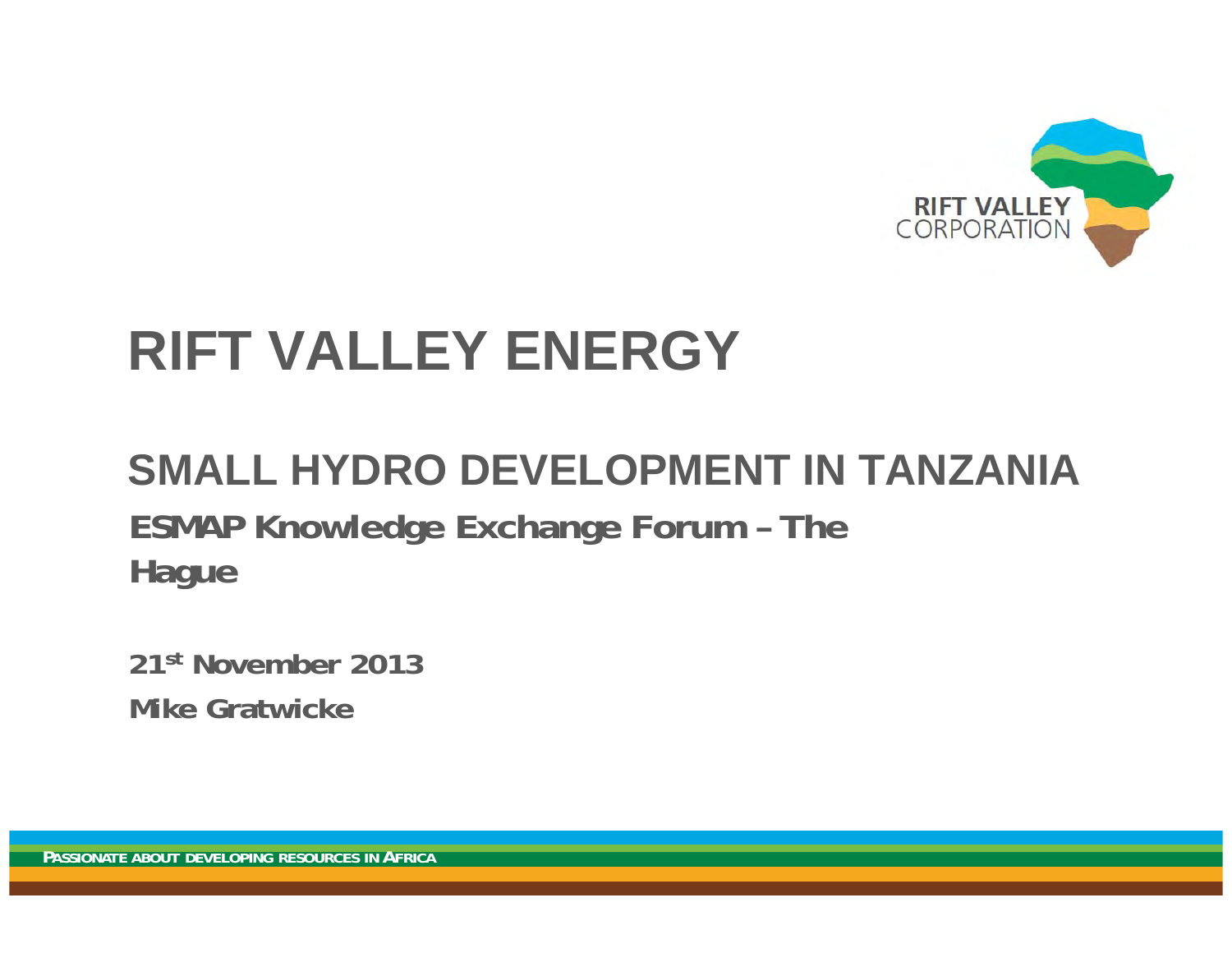## **Ndolela (micro) - 0.1 MW hydro (Tanzania)**





- $\mathcal{L}_{\mathcal{A}}$  **0.1 MW micro hydro developed in on one of the RVC farms in the South/West of Tanzania in order to support the local agricultural business (over100 ha irrigated field crops) with the provision of clean sustainable energy**
- $\overline{\phantom{a}}$ **Project fully financed by Mufindi Tea and Coffee Company Ltd. (MTC), a 100% subsidiary of RVC**
- ٠ **Status: Running**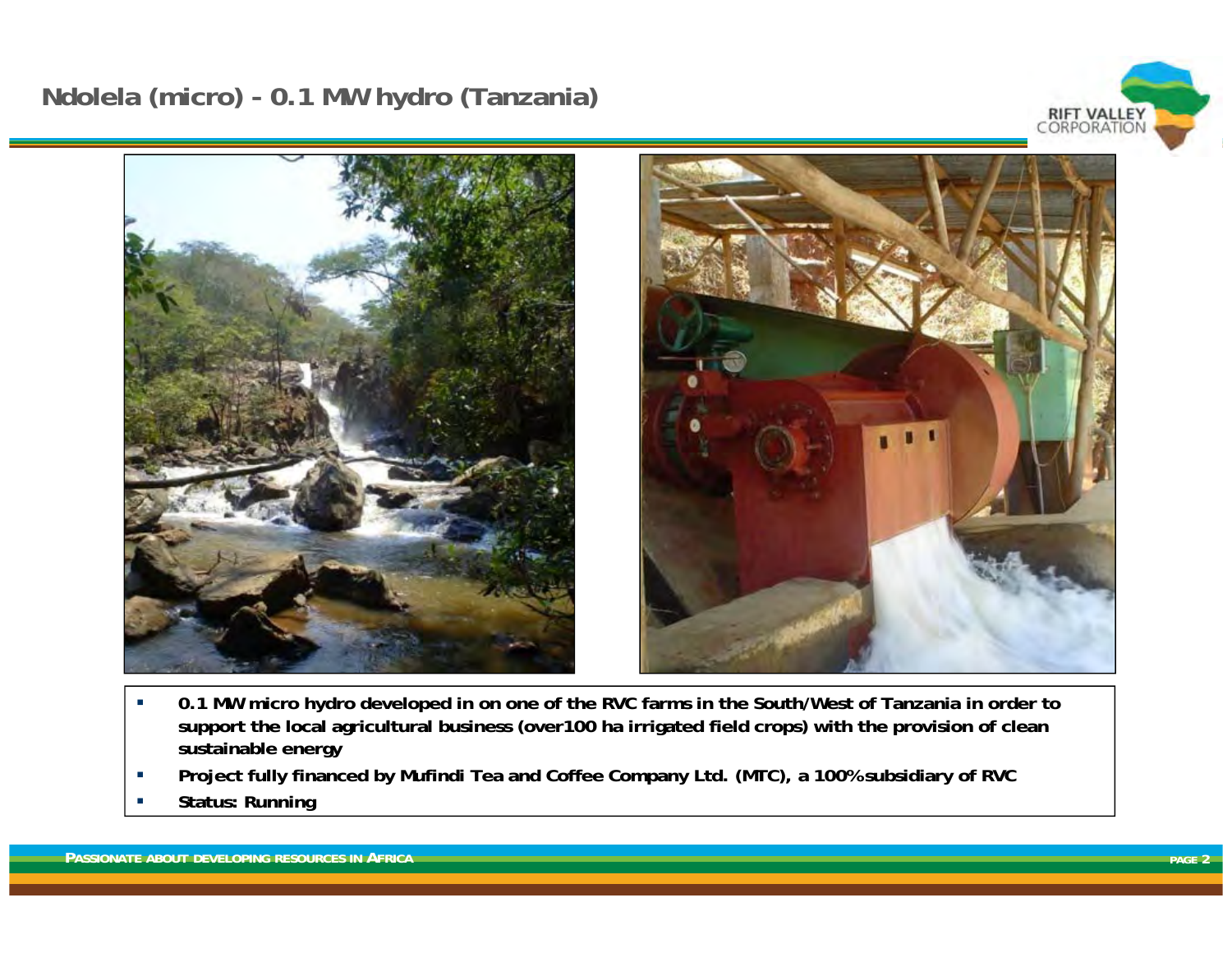# **BTL 1 - 0.5 MW thermal power plant (Zimbabwe)**





- $\blacksquare$  **BTL 1 is a steam engine driven, combined heat and power plant at Border Timbers Ltd (a RVC group company), producing 0,5 MW of electricity and 5 MW of process heat that is then used for timber drying.**
- **BTL 1 was completed in August 2009, within time & budget, and was partially financed by the 1st EU ACP Energy facility.**
- **A power purchase agreement (power banking model) with the local Grid Operator has been entered into, enabling greater generation levels to be reached, and the feeding of surplus electricity into the national grid.**
- **Status: operative**
- **BTL 2 (2.5 MW follow on project) Development Permits in place, but financing constraints present**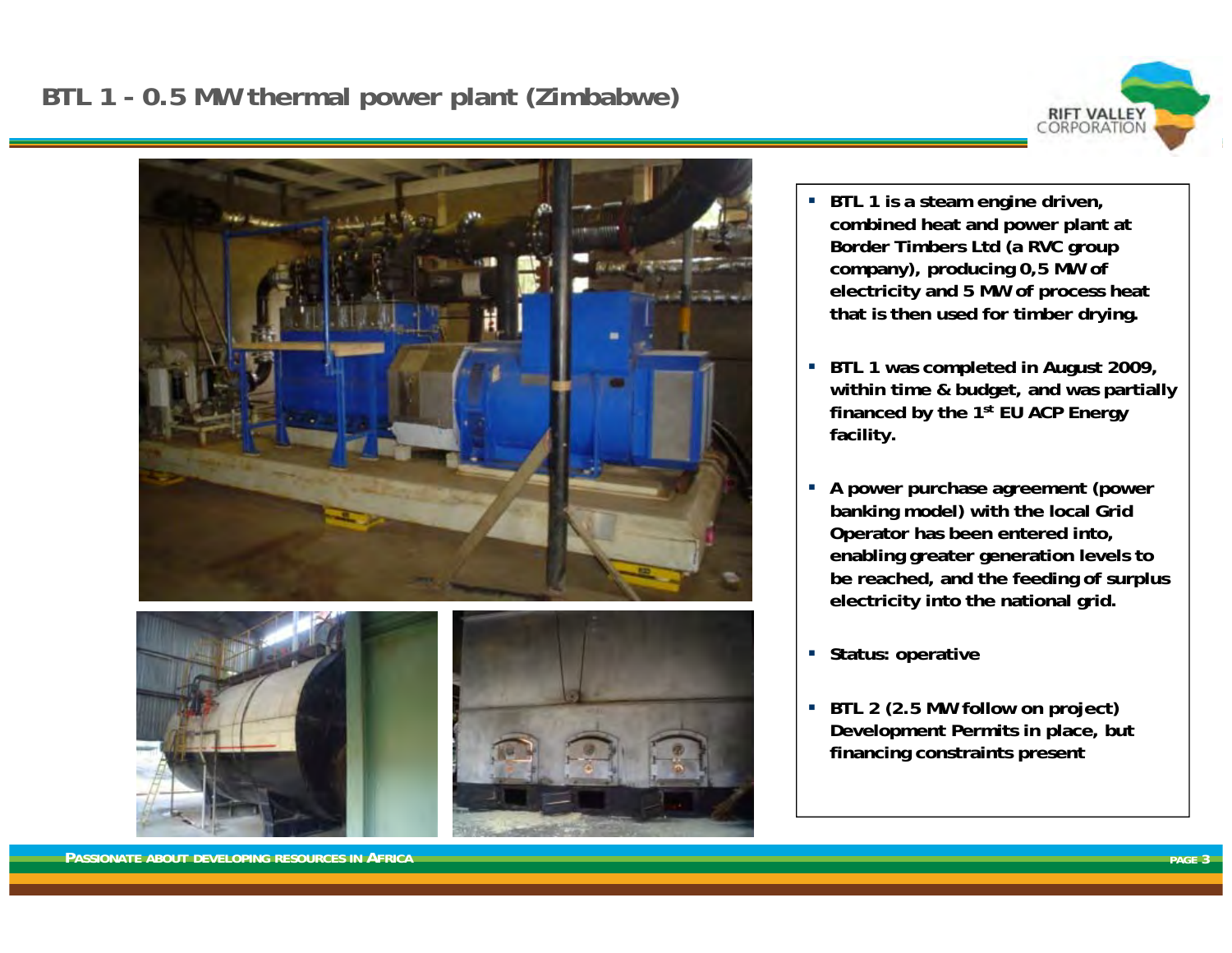#### **Mwenga Hydro - 4 MW Hydro (Tanzania)**





- П **Mwenga is a 4 MW hydro power plant in the Tanzanian Highlands, close to Mufindi Tea and Coffee (100% subsidiary of RVC)**
- n. **The produced electricity is provided to TANESCO (the national electricity supplier), the local tea industry and the rural community**
- П **The project is the first greenfield project in Tanzania under the relatively recent SPPA scheme**
- П **An extensive rural electrification program is part of the project, bringing green, sustainable electricity to 14 villages (which contain over 3,000 rural households – population approx 25,000) in the project region. This includes the construction of 120 km of power lines and the operation of an innovative cellular phone based, pre-paid electricity vending-system to actually sell electricity directly to our customers.**
- П **The Project is registered with the UNFCCC as a CDM project.**
- П **This project included elements of grant assistance from both the 1st EU ACP Energy Facility, and the TEDAP facility, and was completed within budget.**
- П **Status: operative since September 2012**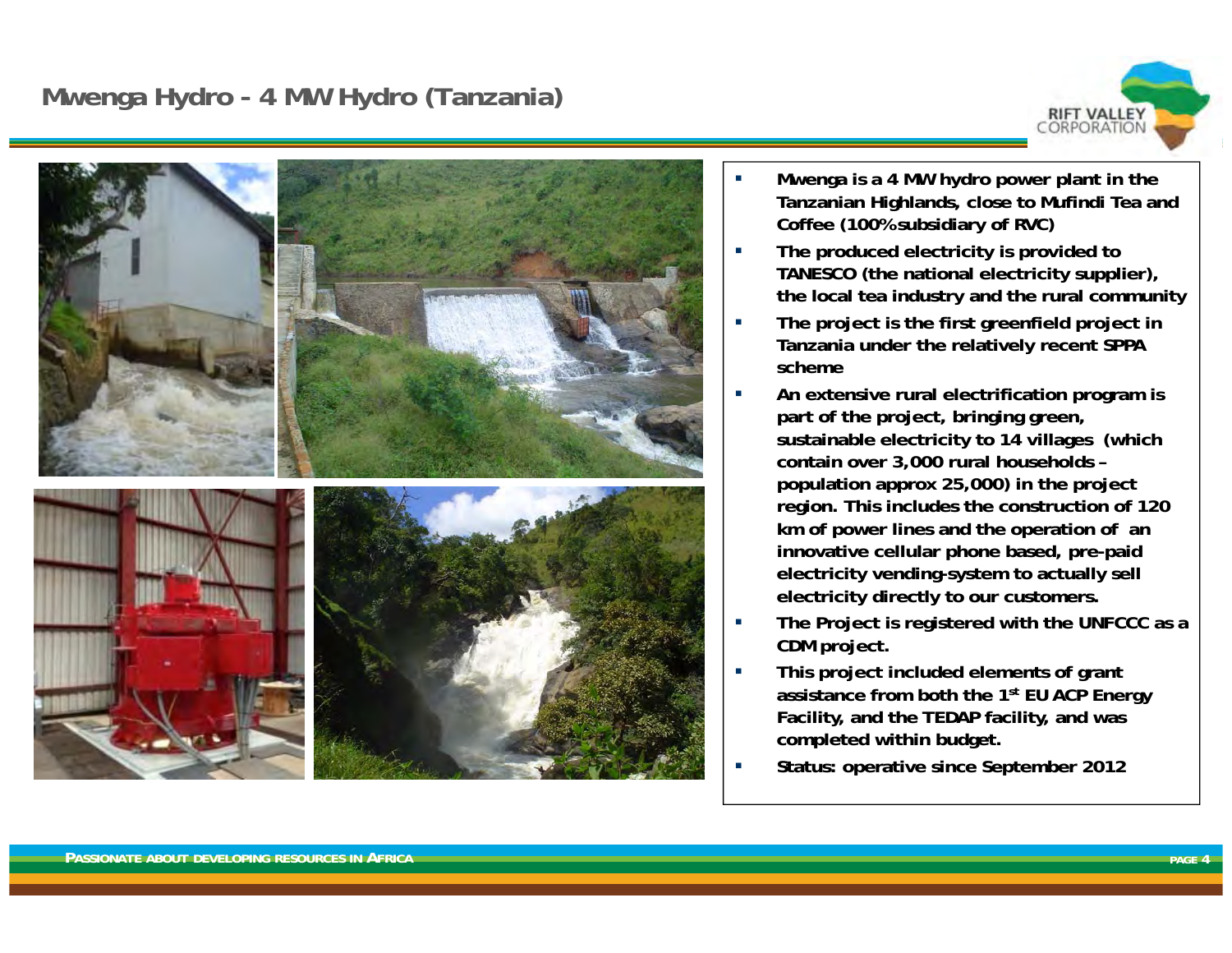# **Mwenga Hydro – Associated Rural Distribution Network (Tanzania)**





- **Life line tariff employed for basic connections**
- **All schools, clinics and public institutions connected**
- **Individual customer consumption is rapidly growing as electricity much more affordable than alternative energy sources, but is still very small.**
- **Rapid growth especially seen in productive users of electricity**
- **Average tariff realized by rural sales is better than we had initially predicted, and is expected to continue to rise in line with productive use increases**

**PASSIONATE ABOUT DEVELOPING RESOURCES IN AFRICA**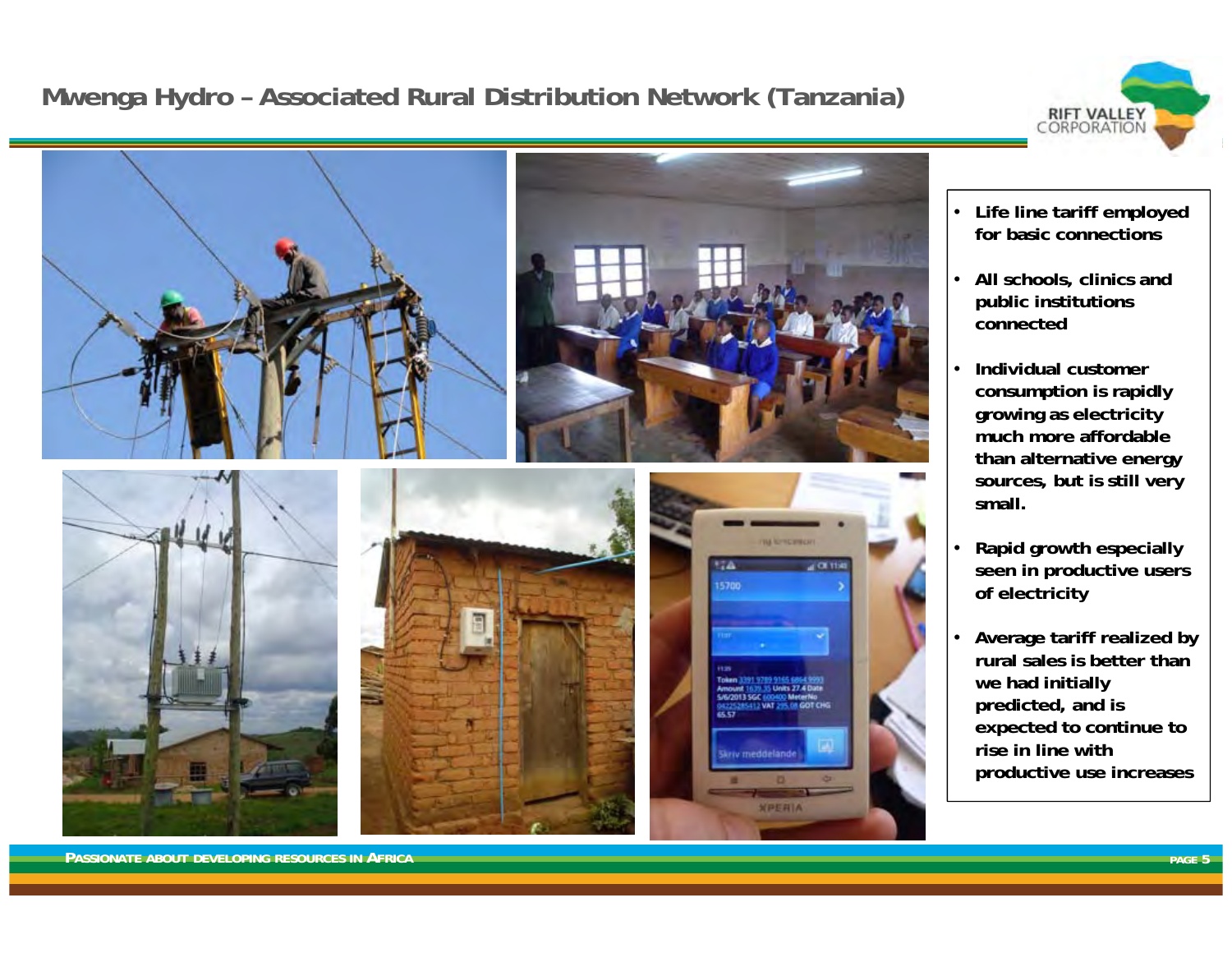# **Mwenga Hydro – Associated Rural Distribution Network (Tanzania)**



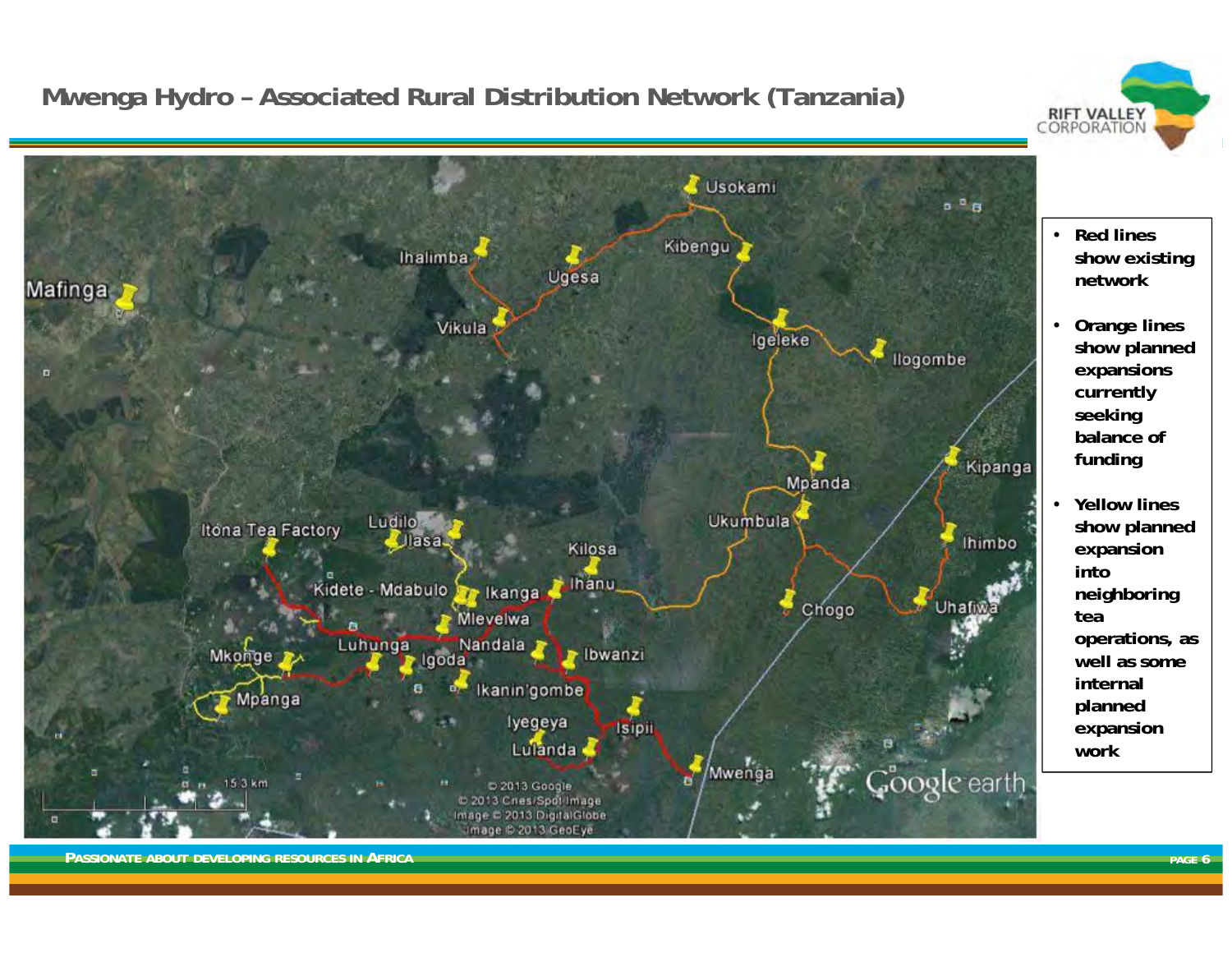

- **1. Obtaining Financial Close is difficult when key off taker is undergoing a financial crisis**
- **2. Land and Permit processes are very time consuming (MHL required 27 Permits, Licenses, or Agreements, and many delays were encountered from being the first greenfield developer to go through this process)**
- **3. Project execution in a very remote environment requires much more effort, time and cost than might initially be expected. A nearby operating base, and lots of experience in operating in such environments helps.**
- **4. Absence of long term, site specific hydrological data – two feasibility studies both over estimated the flows available.**
- **5. No data available on Lands Use trends within the Catchment, coupled with a lack of real control over such trends if and when they are noted.**

#### **And On a More Positive Note**

- **1. Regulation of the tariffs for feeding into the grid has been, and remains transparent.**
- **2. Rural Electrification gains wide support from all stakeholders, aligning directly and indirectly with many National Development initiatives across several sectors.**
- **3. Significant support available from the Donor community towards Rural Electrification projects, which allows some adjustment of the financial risks involved, whilst also providing an additional source of stakeholder support**